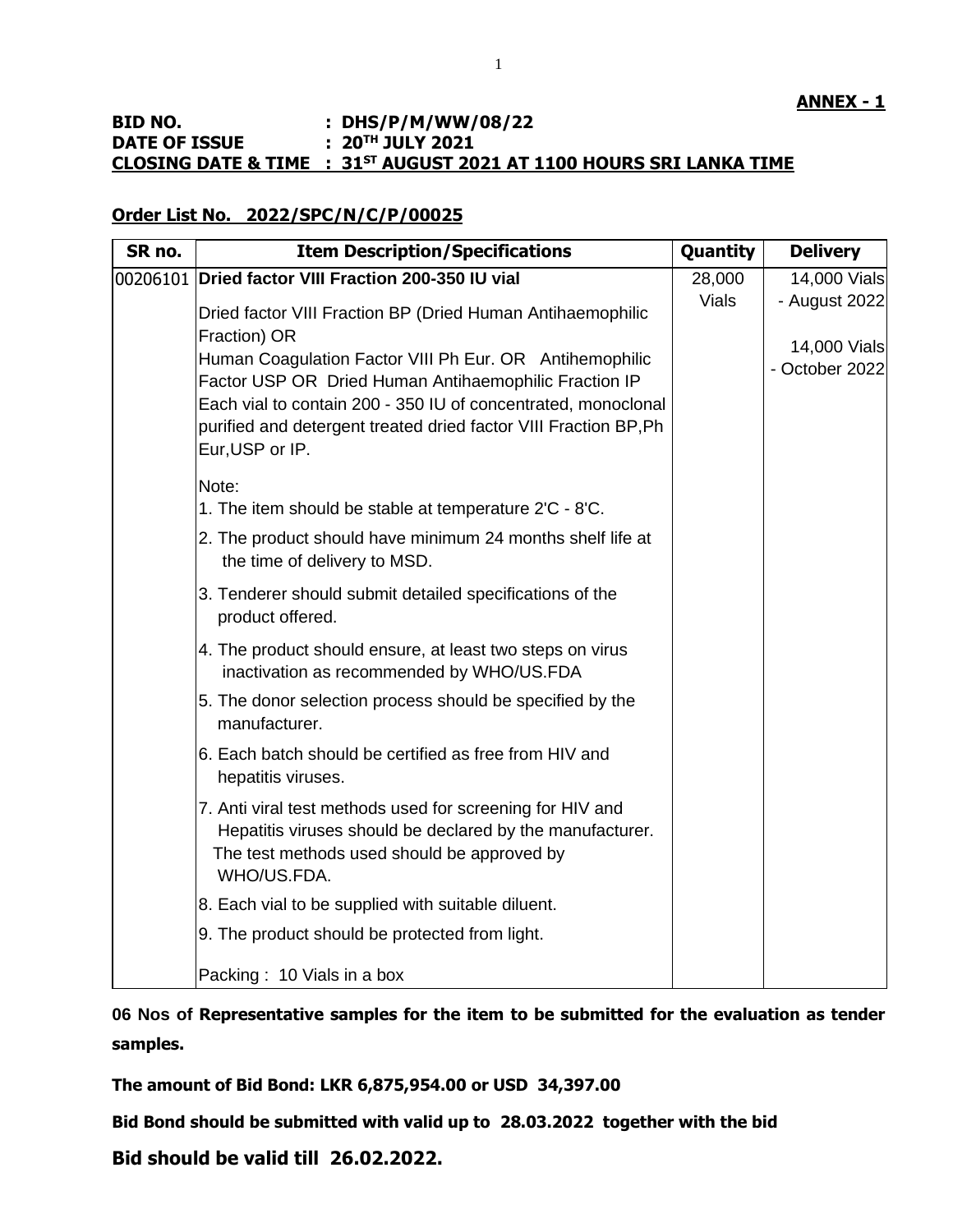## **Non refundable Bid Fee Rs. 60,000.00 + Taxes.**

**Bid Evaluation Summary sheets should be submitted with the Bid (Please refer SPC website for more details)**

# **CONDITIONS OF SUPPLY**

# **(a) Part A**

- 1. The consignments supplied in respect of an order concerned, shall exactly match with the reference sample submitted and the product information (item descriptions, shelf life/warranty where applicable, manufacturer's name, country of manufacture, country of origin, etc.) provided in the bid document by the supplier, which has been accepted by the procurement committee, and included in the Indent / Purchase Order (PO), issued by SPC.
- 2. All items shall be supplied, sourcing from the manufacturer and country of manufacturer, stated in the Purchase Order (PO)/Indent of SPC and wherever applicable shall have a valid product registration from NMRA.
- 3. Maintaining the validity of the product registration during the period of supply(delivery schedule), obtaining import license / manufacture licensing at NMRA, is a pre-requisite for the supply of, pharmaceutical items. Hence all suppliers shall produce relevant valid registration certificates/licenses, when requested by MSD/SPC.
	- a.) When the validity of the product/manufacturing licenses and registrations of NMRA (eg; manufacturing license, product registration and GMP certificates), of local manufacturers / local suppliers, lapses during the year or during the period of supply (delivery schedule), it shall be extended / renewed by the supplier.
	- b.) A certified copies of afore mentioned valid certificates shall be submitted to MSD by the supplier when deliveries are made.
- 4. The number of batches per consignment shall be minimal. Batch quantity shall be an equal multiple of the quantity of the consignment and the proportionate size of the batch quantity shall be not less than 15% of the quantity in the consignment.
- 5. The specifications of the product offered in the bid, by the supplier shall match with the tender specifications for the item and any form of alternate offers will not be entertained unless otherwise mentioned in this document

## **Shelf life & Warrantees**

6. Freshly manufactured stocks of the product shall be supplied; thereby the residual Shelf Life (shelf life remaining at the time of delivery of goods in Sri Lanka/MSD stores in case of local supplies) of the product, shall be 85% of the shelf life requested (specified in order/Indent/PO). In respect of the items with requested shelf life equal or more than 24 months, any deficit between the residual shelf life and requested shelf life, shall not be more than 04 months.

In the violation of the above tender condition, SPC/MSD reserves the right to accept a reduced quantity, that is usable (as per the consumption rate) up to three months before the expiry of same and will subject to application of an administrative charge.

a.) When the shelf life is not specified in the indent/PO/item spec; the requested shelf life shall be considered as, 24 months for pharmaceuticals.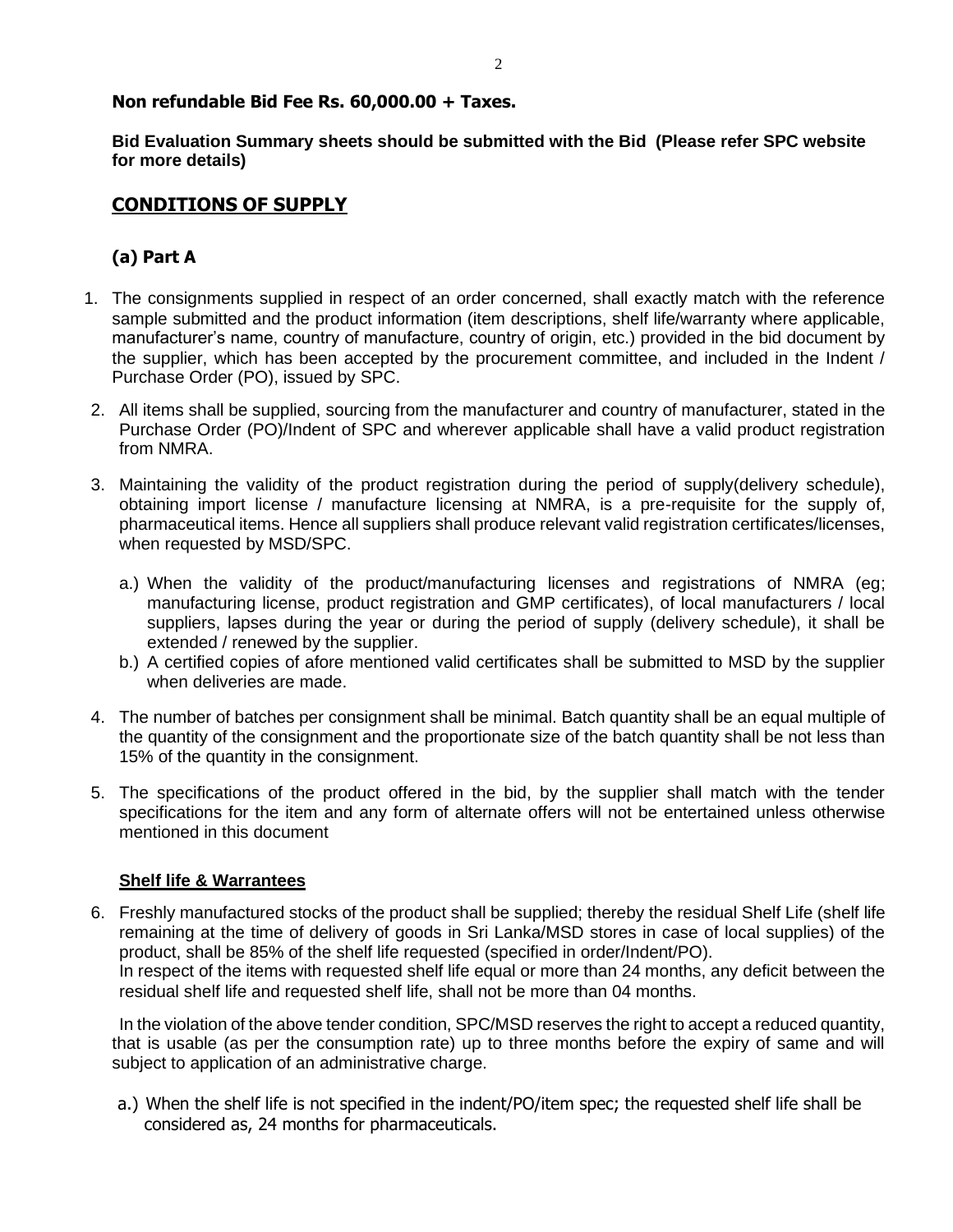## **Standards & Quality**

- 7. Standards; In addition to Pharmacopoeial Standards that are indicated in the item specifications, other Pharmacopoeial Standards that are registered at National Medicines Regulatory Authority in Sri Lanka are also acceptable when no bidders have quoted for the standard specified in the item specification.
- 8. Any product deficient of or incompatible with, its sub components/ accessories, not at the specified quality standards or all its components not unitized appropriately in packaging (as a set), shall be rejected.
- 9. Withdrawal from use of items due to quality failure found as manufacturer/s fault:
	- (a). In case of batch withdrawal, value of entire batch quantity supplied shall be recovered from the supplier.
	- (b).In case of product withdrawal, value of entire product quantity supplied shall be recovered from the supplier.
	- (c). In the event of either a) or b) above, supplier shall be surcharged the total cost involved for MSD, of the quality failed supplies with 25% administrative charge of the same.
	- 10. The storage conditions and the packing requirements of the product shall conform to the information given by the manufacturer and accepted by NMRA for the product registration.
		- a.) The bidder must provide with the bid, a declaration to certify the NMRA accepted product details such as; storage conditions, pack details/contents/sizes and standard batch quantity/size of the product.
	- 11. Immediately after delivery at MSD, the consignments shall be subjected to testing appropriately drawn, one random batch sample (Post-delivery sample) of the consignment at a government/semigovernment/accredited laboratory. If the sample/s is found to be substandard, random batch samples will be tested from all the batches/ lots in the consignment, and entire expenses on such tests, like value of samples, transport, sampling & testing charges, etc, will be recovered from the supplier.
	- 12. Consignments supplied to MSD violating the storage conditions indicated on product labels and/or product information leaflet (as accepted for product registration at NMRA), shall be considered as quality affected consignments and quality assurance of such consignments shall be carried out by post-delivery testing at government / semi government laboratory in Sri Lanka or at an accredited laboratory (foreign/local). All the expenses on such an event, including storage cost shall be borne by the supplier. If found to be quality affected the consignment will be treated as quality failed (as clause No.09).

## **Pack size, Labeling & Packaging**

- 13. Offers for pack sizes at a lower level (smaller quantity per pack) than the pack size specified in the item description/specification and MSD order List, are also acceptable, but higher level (larger quantity per pack) pack sizes will not be entertained unless otherwise offered with the original bid and accepted by the procurement committee, with the concurrence of MSD.
- 14. Each pack shall bear the item Description, SR No, Batch No/Lot no., Reference/Catalogue no. (not for pharmaceuticals), Date of Manufacture, Date of Expiry and 'STATE LOGO' of Government of Sri Lanka. Product Information Leaflet (PIL) to be included with each pack.

It is essential to include and exactly match the dates of Expiry & date of Manufacture (in any form as "Year & Month" or "No Exp."), in the innermost pack and supplier's invoice.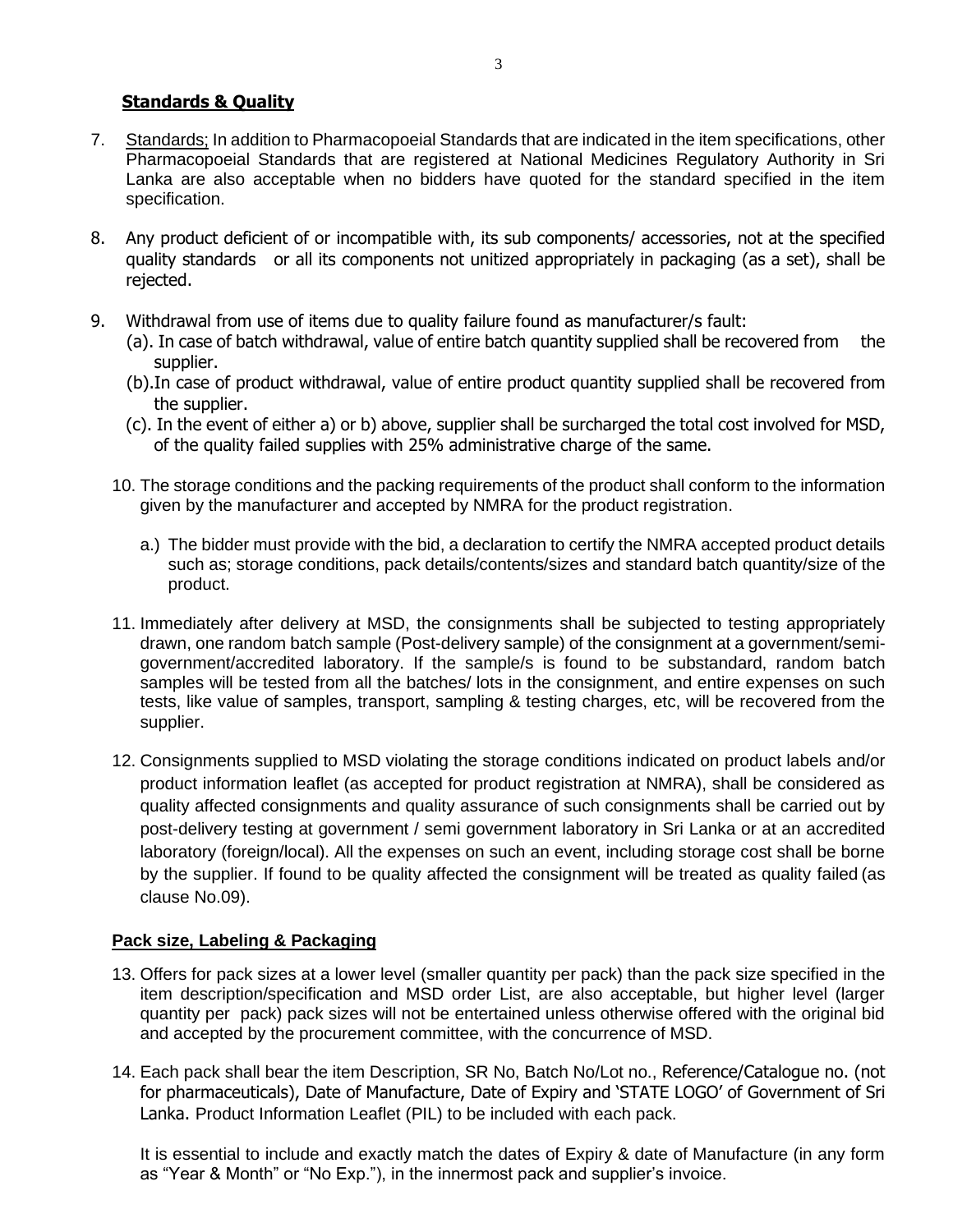15. Description of the Item, SR No, Date of Manufacture, Date of Expiry, Batch No, Name and address of manufacturer and "STATE LOGO" of Sri Lanka Government shall be clearly marked on the outer covering of the individual/innermost pack containing the minimum unit of measure, including blister & strip cards and on the outer cover of the carton/box..

The format of Date of Manufacture / Date of Expiry should be declared in the offer and it shall consist at least the YEAR & MONTH.

- 16. All outer most cartons (shipping packages) shall bear the MSD Purchase Order No, SPC Indent No., SR No, Batch No, and Date of Expiry in size 1.5cm letters / figures in prominently visible manner. This may be printed, stenciled or label properly affixed.
- 17. Batch Number of the product shall be separately Barcoded (in Code 128 or 2D formats) and Barcode shall be printed on the labels at all levels of packing as described below, conforming to the industry standards in Barcode printing and pasting. Format shall be according to Code 128 or 2D standards. Maximum barcode size shall be 5.0cm (length) x 2.5cm (width).
- 18. In case of receiving goods under inappropriate packaging conditions (not in good order), was to be sorted out by MSD to select the items in good order by 100% checking/handling of the consignment, all expenses incurred to MSD in such an event (including demurrage charges, cold stores charges, labor charges etc. or any other charges incurred until goods are ready for acceptance), have to be paid to MSD by the local supplier, before attending to checking the consignment 100%, by MSD.
	- a.) In respect of SPC imported supplies, if the local agent does not follow suit as above, such extra expenses incurred to MSD shall be recovered from the supplier by SPC and refund to MSD.

#### **Storage Conditions & Temperature**

- 19. If the storage temperature & conditions are not specified in the item specification, NMRA accepted product storage conditions, shall conform to Sri Lankan ambient storage conditions in the ranges of 30 °C  $+$ /- 2 °C temperature and 75%  $+$ /-5% relative humidity. The product storage conditions shall be clearly indicated at all levels of labels/packages/boxes.
- 20. Maintenance of Cold Chain;
	- a. In case of cold storage items, cold chain monitors (temperature recording devices) shall be included for each carton and the cold chain shall be maintained according to the manufacturer's instructions during storage, transport and delivery.
	- b. Supplier shall use suitable prominently visible identification marks of international standard, with appropriate colours and sizes for easy identification of cold cargo. Supplier shall use standardized USB Devices for temperature data logging inside the packages and shall provide free of charge, data logger readers &/ software (reading apps compatible with Windows-07/latest) to wharf department of SPC in advance, to enable examining the maintenance of cold chain in transit, and before taking over the consignment by MSD.
	- c. If the cold chain break is observed at the time of taking over the consignments by MSD, such consignments shall be rejected, indicating the reason on the relevant WDN or copy of the delivery documents. In such an event, the SPC shall arrange necessary cold storage for the consignment until 'observed cold chain break' is investigated leading to acceptance / total rejection of consignment and the expenses born by MSD / SPC in arranging the cold storage shall be recovered from the supplier.
	- d. The vehicles transporting cold cargo to MSD shall be equipped with temperature monitoring devices and the vehicle shall have NMRA approval for transport of pharmaceuticals.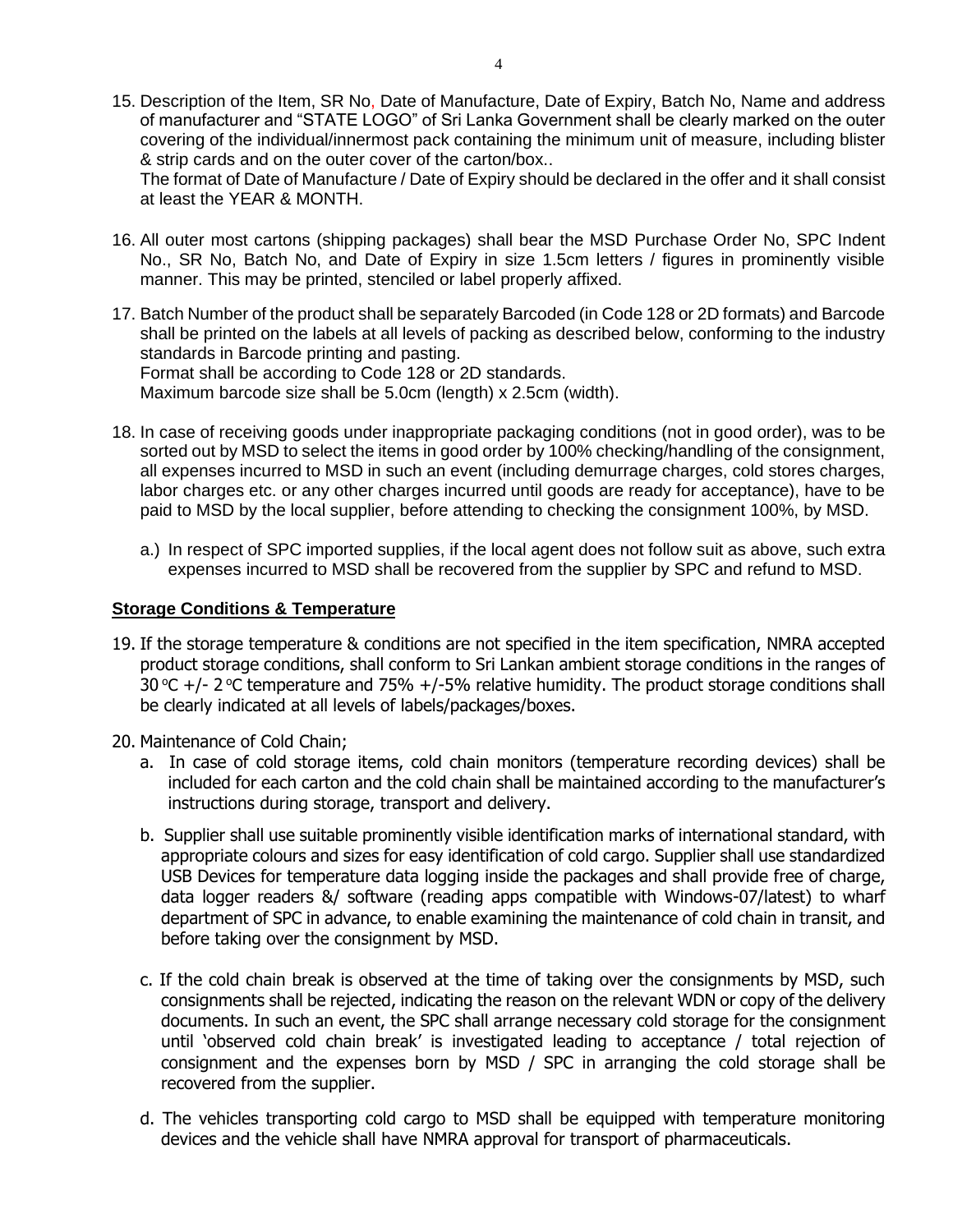- e. The suppliers shall dispatch consignments of the items, which require cold chain maintenance, to arrive in Sri Lanka during Monday to Thursday to avoid additional demurrage & storage charges during weekends, during which MSD stores is closed. In case of non-compliance of this condition, any additional expenses incurred to MSD and SPC, to Custom clear/store/receive such consignments shall be recovered from the supplier.
- 21. In respect of the products requiring controlled temperature storage (Eq.  $<$  25 °C, 2-25 °C, 15-20 °C /30 °C, 2-8 °C etc.), supplier shall provide MSD with latest product stability study reports with the invoice of the consignment.(report shall include studies; at 30 °C +/- 2 °C & 75% +/- 5% RH for AC stored items and at 25 °C +/- 2 °C & 60% +/- 5% RH for Cold stored items. It shall be a true copy of the latest report submitted to NMRA or a report issued within last 05 years). (refer clause No.10)

#### **Delivery Requirements**

22. All items shall be supplied as per the latest/final delivery schedule, communicated to the supplier, as an amended Indent/PO delivery schedule (if not amended, original schedule in the Indent/PO will apply) mutually agreed between MSD& SPC, at the time of establishing the payment terms (L/C, DP, TT, etc). Any deviation from this agreed delivery schedule shall be treated as a defaulted delivery.

Contravening the above directions, if the delivery schedule is violated by the supplier for no fault of MSD/SPC/MOH and in the event MSD decides to accept any such consignment in full or part thereof, that is delivered after the due delivery date, Condition No. 24 on delayed deliveries, shall be applied.

- 23. All consignments shall be delivered at Medical Supplies Division or an alternate receiving point as directed. However sending consignments **to reach Sri Lanka from 15th December to 10th January** shall be avoided, unless otherwise prior approval has been granted by MSD for such deliveries.
- 24. Defaulted consignments with respect to delivery schedule shall only be considered for acceptance, subject to a penalty imposed for the delay due to suppliers fault, allowing a grace period up to two weeks. Consignments delivered after that grace period shall be considered for acceptance subject to a surcharge to the supplier as described below ;
	- (a). A penalty of 0.5% per day of the consignment value, calculated commencing from the 15th day up to 60th day delay from the due delivery date, as per the indent/PO or its' latest amended delivery schedules.
	- (b). When the delay exceeds 60days purchase order will be considered as automatically cancelled, on defaulted performance. In such a situation, MSD reserve the right to recover liquidated damages or to revoke the cancellation (eg. if payments have been released prior to such a cancellation), and accept the consignment subject to a 25% administrative charge.
- 25. (i). If any local purchases were to be made by MSD/SPC to ensure continuity of supply (due to noncompliance of Indent/PO/its' amended; delivery schedule); in the ensuing period inclusive of the grace period for delivery from due delivery date, extra expenditure incurred on such local purchases, over the landed cost of relevant SPC main order, shall be recovered from the supplier.

(ii). If a delivery defaulted (violating delivery schedule in the indent/PO) SPC supplier/his local agent, who participate in an urgent local purchase tender of SPC or MSD for the same item, quoting the same product or any similar product, is bound to supply the local purchase order at the landed cost of the defaulted SPC main order. In violations of the same, the cost difference will be set off from the payments to the supplier of the corresponding SPC main order.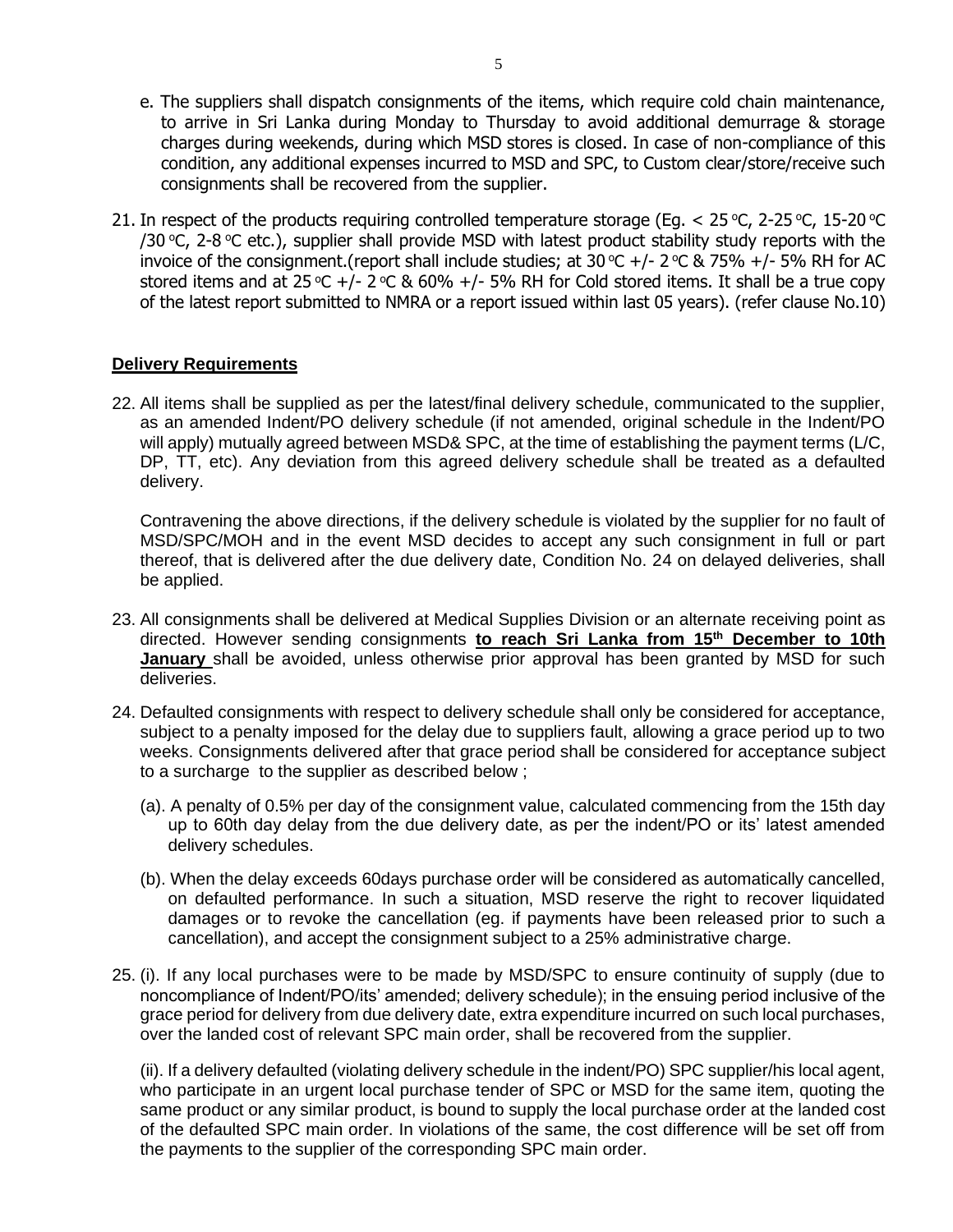26. In respect of local manufacturers/ local suppliers, all deliveries shall be made only on week days excluding public holidays, also allowing adequate time to enable the completion of the receiving process at MSD stores before 3.30 p.m. In the event of failure to meet this deadline due to supplier's fault (eg. In delivery; time, product, document, etc.) goods shall be accepted on the following working day, such date shall be counted for working out penalties as per No. 24 (regarding defaulted consignment) of the conditions of supply.

As an alternative, supplier can request MSD to take over the consignment on the same day, subject to settling all adl. expenses (i.e. staff OT, forklift charge, etc.) of MSD, by the supplier.

- 27. The extension of L/C's overstepping delivery schedules in the Indent/PO/its' amendments, shall not in any way affect the recovery of late delivery charges, as per Condition No. 24 (regarding defaulted consignments) and any other direct or indirect additional costs/liquidated damages, relating/consequent to extension of L/C.
- 28. When adequate storage space is not available at MSD, to accept a delivery defaulted consignment (deviating from the delivery schedule in the Indent/PO/its' amendments) under the condition No. 24, any additional expenses caused to MSD or SPC in arranging temporary external storage and other expenses (eg. demurrage, detention, container storage, re-handling cum transport, etc.) shall be borne by the supplier.

#### **Documents & Information**

- 29. MSD Order No, Item Description, SR No, Batch No., Date of Manufacture, Date of Expiry and product Storage Condition, shall be indicated in all Supply Invoices and detailed Packing Lists.
- 30. One of the tender samples of the selected bid shall be forwarded to MSD, for using as a reference sample (can make it; a part of the last consignment or a returnable to supplier) for checking the conformity of the consignments received under the indent/PO.

The images of the; specimen labels, minimum pack and outer most box/shipper carton, that satisfies the above mentioned labeling conditions, shall also be provided within 14 days of releasing the indent by SPC. Reference sample will be sent by State Pharmaceuticals Corporation (SPC) to MSD.

- 31. The supplier shall submit all shipping documents to (Including Bills of Lading / Draft Air Way Bills etc.) SPC Imports department and MSD by e-mail (**follow instructions in website [www.msd.gov.lk](http://www.msd.gov.lk/)**), at least 03 days before the Expected Time of Arrival (ETA) of sea freighted consignments & 02 days before the ETA of Air freighted consignments.
- 32. After releasing the Indent/PO or establishing L/C, the latest logistical position of manufacturing & supply on the Indent/PO, shall be updated biweekly through e-mails to SPC with a copy to MSD by the supplier.( follow instructions in the website www.msd.gov.lk)

If it is not complied or the information so provided are found to be incomplete/false, the grace period (for supply delays) mentioned in the clause 25 will not be applicable.

#### **Common conditions**

32. In addition to the general conditions of supply given herein any other relevant conditions as per the tender document issued by SPC, are also applicable.